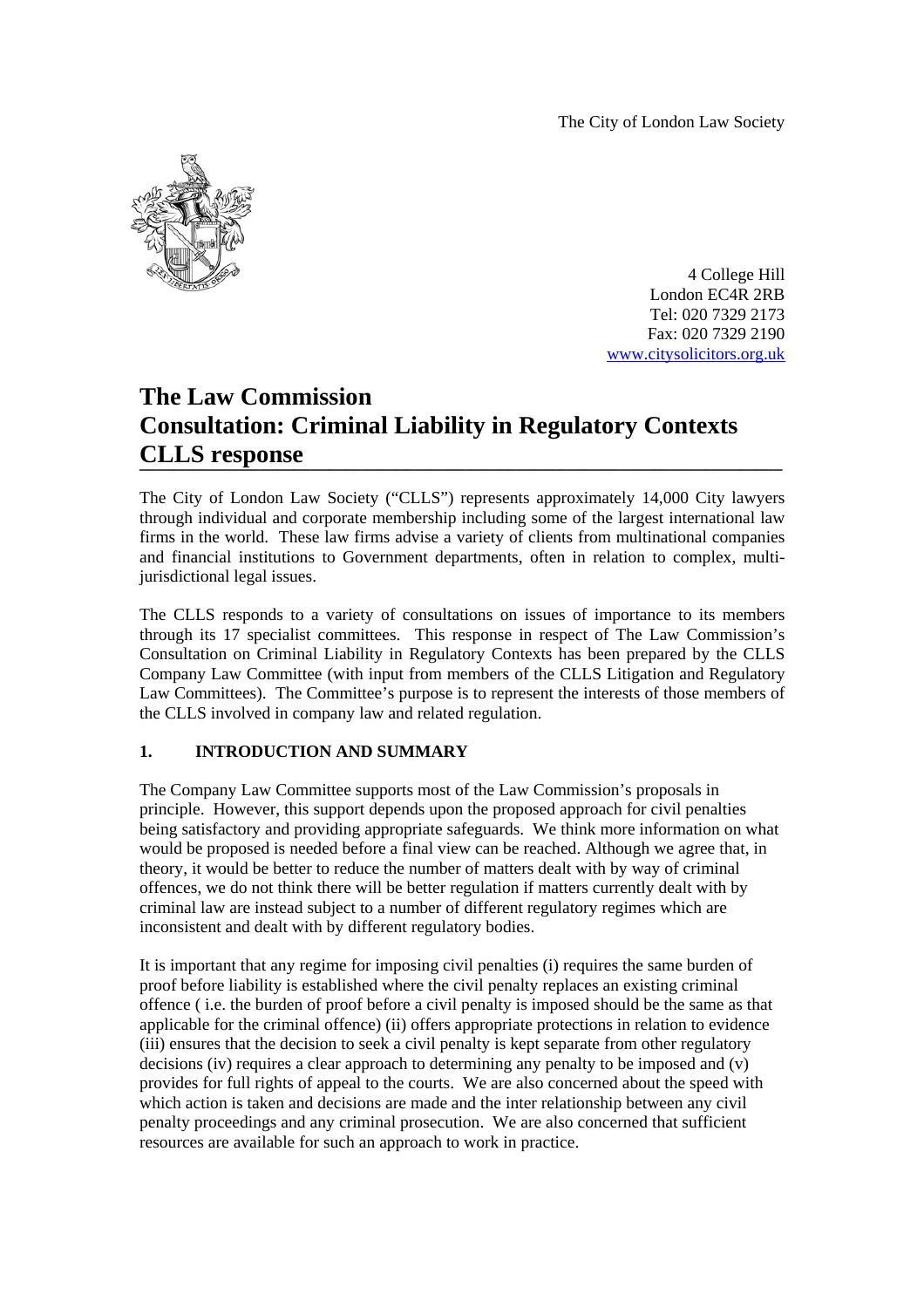#### **2. RESPONSES TO THE LAW COMMISSION PROPOSALS AND QUESTIONS**

#### **Responses to the Law Commission Proposals and Questions**

#### **A: GENERAL PRINCIPLES**

#### **(i) General Principles: The Limits of Criminalisation**

*PROPOSAL 1: The criminal law should only be employed to deal with wrongdoers who deserve the stigma associated with criminal conviction because they have engaged in seriously reprehensible conduct. It should not be used as the primary means of promoting regulatory objectives.* 

We agree but we think there may be some difficulty in deciding, at least in some cases, whether conduct is seriously reprehensible or not. We agree criminal law should not be used as the primary means to promote regulatory objectives. We also believe that it is not always necessary to use criminal law as the sanction for failure to meet a requirement imposed by a European Directive or Regulation.

*PROPOSAL 2: Harm done or risked should be regarded as serious enough to warrant criminalisation only if:* 

*(a) in some circumstances (not just extreme circumstances), an individual could justifiably be sent to prison for a first offence, or* 

*(b) an unlimited fine is necessary to address the seriousness of the wrongdoing in issue, and its consequences.* 

We do not agree with this proposal. We do not think the way to judge whether harm done or risked is sufficiently serious to warrant criminalisation is to look at the penalties to be imposed. In part, we think this is to be judged by whether the person knew or intended the harm caused and, in part, by the seriousness of the harm for the person who suffers it. This is easier to determine in cases of physical harm to individuals. However, it is harder to find an appropriate test where it is society more generally that is harmed – for example by bribery or market abuse. In some cases which are currently criminal offences e.g. financial assistance by companies, insider dealing and market abuse, it can be very difficult to determine in advance whether a particular action will or will not be a criminal offence. We do not think it is generally desirable for criminal liability to be imposed unless it is clear what action does or does not constitute a criminal offence.

*PROPOSAL 3: Low-level criminal offences should be repealed in any instance where the introduction of a civil penalty (or equivalent measure) is likely to do as much to secure appropriate levels of punishment and deterrence.* 

We agree. However, we suggest that if this proposal is taken forward, there should be consultation on the list of criminal offences proposed to be repealed and the civil penalty ( or equivalent measure) proposed to replace them.

#### **(ii) General Principles: Avoiding pointless overlaps between offences**

*PROPOSAL 4: The criminal law should not be used to deal with inchoate offending when it is covered by the existing law governing conspiracy, attempt, and assisting or encouraging crime.*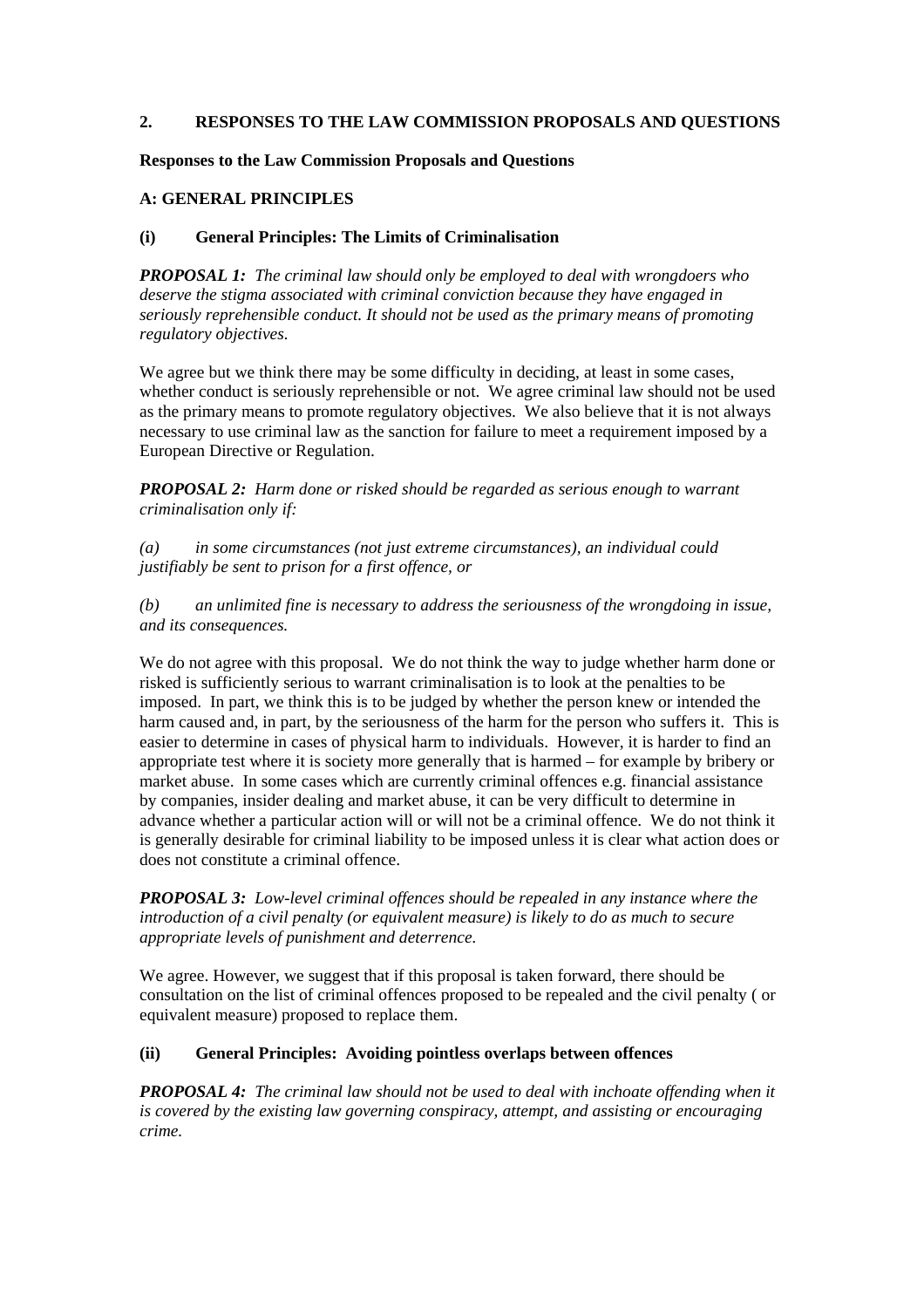In principle we agree that pointless overlaps between offences should be avoided.

However, we can see the benefits of trying to clarify what actions amount to "attempt", "assisting" and "encouraging" in some cases particularly where offences may be committed by companies or bodies other than individuals. Where clarity is provided perhaps the more general law should be excluded.

*PROPOSAL 5: The criminal law should not be used to deal with fraud when the conduct in question is covered by the Fraud Act 2006.* 

In principle we agree.

#### **(iii) General Principles: Structure and Process**

*PROPOSAL 6: Criminal offences should, along with the civil measures that accompany them, form a hierarchy of seriousness.* 

We agree with this in principle but think that it may be quite difficult to apply in practice. As stated above, we think it is undesirable for the same actions to be subject to both a civil penalty and criminal prosecution and we think it is important that civil penalties should only be imposed where there is fault and knowledge, intent or recklessness.

*PROPOSAL 7: More use should be made of process fairness to increase confidence in the criminal justice system. Duties on regulators formally to warn potential offenders that they are subject to liability should be supplemented by granting the courts power to stay proceedings until non-criminal regulatory steps have been taken first, in appropriate cases.* 

We think it is important that process fairness applies both to a civil penalty regime and criminal offences. If it is possible to avoid overlap between matters covered by civil penalties and matters covered by criminal offences this should help. However, where the same actions could give rise to both civil penalties and criminal prosecution, we are concerned about the interplay of the two and the effect on rules of evidence and the presumption of innocence if there is a requirement that non criminal regulatory steps must be taken before a criminal prosecution. We agree that regulators should have duties to warn potential offenders that they may be subject to prosecution, where that is the case. We also think that where a matter is more appropriately dealt with by way of a civil procedure, the courts should have power to stay proceedings – subject to what we say above about evidence and the presumption of innocence.

#### *PROPOSAL 8: Criminal offences should be created and (other than in relation to minor details) amended only through primary legislation.*

We agree criminal offences should be created and amended only through primary legislation. We think it may be difficult to determine what is a minor detail that can be amended in some other way and are dubious that this exception is appropriate. Many European Directives are implemented by statutory instruments under the European Communities Act. We do not believe it is always necessary to impose criminal offences to ensure Directives are properly implemented and we think a requirement that criminal offences can only be created by primary legislation would help to reduce the number of criminal offences created. We also think it would be worth considering something like the German and French approach to administrative offences.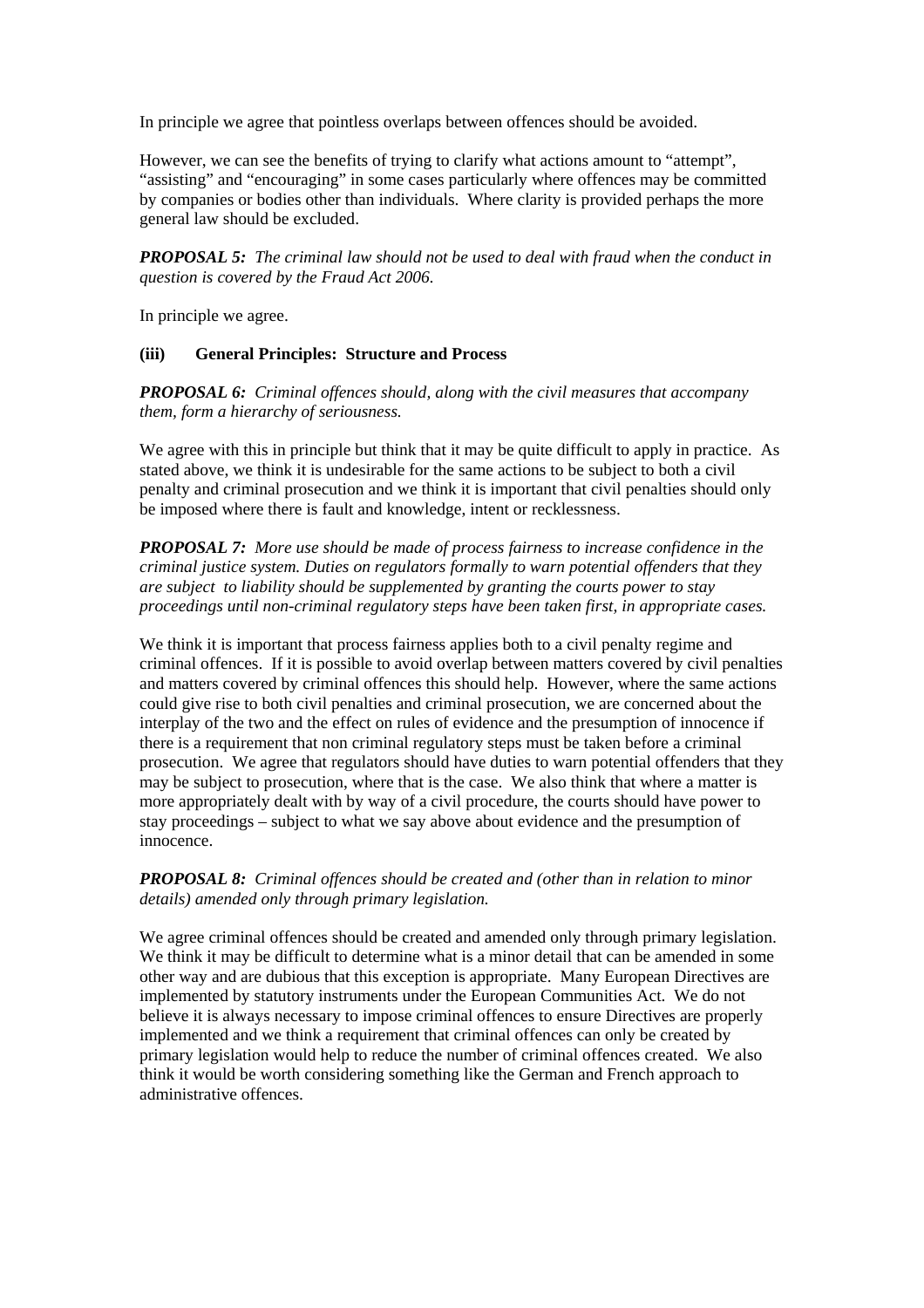*PROPOSAL 9: A regulatory scheme that makes provision for the imposition of any civil penalty, or equivalent measure, must also provide for unfettered recourse to the courts to challenge the imposition of that measure, by way of rehearing or appeal on a point of law.* 

Yes. We think it is very important to provide for unfettered recourse to the courts. We do not think it would be enough for this to be limited to a judicial review of a decision or an appeal only on a point of law  $-$  it is important that it is possible to have a full re-hearing in all cases.

#### **General Principles: fault in offences supporting a regulatory structure**

*PROPOSAL 10: Fault elements in criminal offences that are concerned with unjustified risktaking should be proportionate. This means that the more remote the conduct criminalised from harm done, and the less grave that harm, the more compelling the case for higher-level fault requirements such as dishonesty, intention, knowledge or recklessness.* 

We agree that the mere fact that conduct is to be deterred or punished in some way is not sufficient to warrant it being made a criminal offence. We also agree that criminal offences should be used where the conduct is morally wrong. We do not agree that a criminal conviction for a company does not have the same effect as for an individual and it is not always open to a company to re-form or re-brand its operations to diminish the impact of a conviction.

We think criminal liability should only be imposed where there is dishonesty, intention or knowledge. It should not be imposed where there is negligence. Imposing criminal liability for recklessness can make it very difficult for companies to know what action they must take or avoid in order to avoid committing an offence. In some cases involving criminal offences, including market abuse, it can be very difficult to know, or advise with certainty, whether a particular course of action will constitute a criminal offence or not. This means that applying the test of whether a company has taken a risk that is unjustified to take that has been appreciated but ignored is not a satisfactory test to determine recklessness. Of the approaches to recklessness set out in Appendix C we think the approach adopted in Canada (where it must be shown that either a director or senior officer in an organisation had the relevant knowledge or mental state) is preferable. We do not think the approach adopted in Australia (which provides that bodies corporate are liable for an offence committed by an employee, agent or officer acting within the actual or apparent scope of their employment or within their actual or apparent authority where the body corporate expressly, tacitly or impliedly authorised or permitted the commission of the offence) is appropriate as we think that proving that a corporate culture existed that tolerated the relevant provision or having a corporate culture that led to non-compliance should not be enough to show that the body corporate authorised or permitted the offence.

We think it is important that directors of companies should be clear about the actions they are expected to take or avoid to avoid committing a criminal offence.

*PROPOSAL 11: In relation to wrongdoing bearing on the simple provision of (or failure to provide) information, individuals should not be subject to criminal proceedings – even if they may still face civil penalties – unless their wrongdoing was knowing or reckless.* 

#### We agree.

*PROPOSAL 12: The Ministry of Justice, in collaboration with other departments and agencies, should seek to ensure not only that proportionate fault elements are an essential part of criminal offences created to support regulatory aims, but also that there is consistency*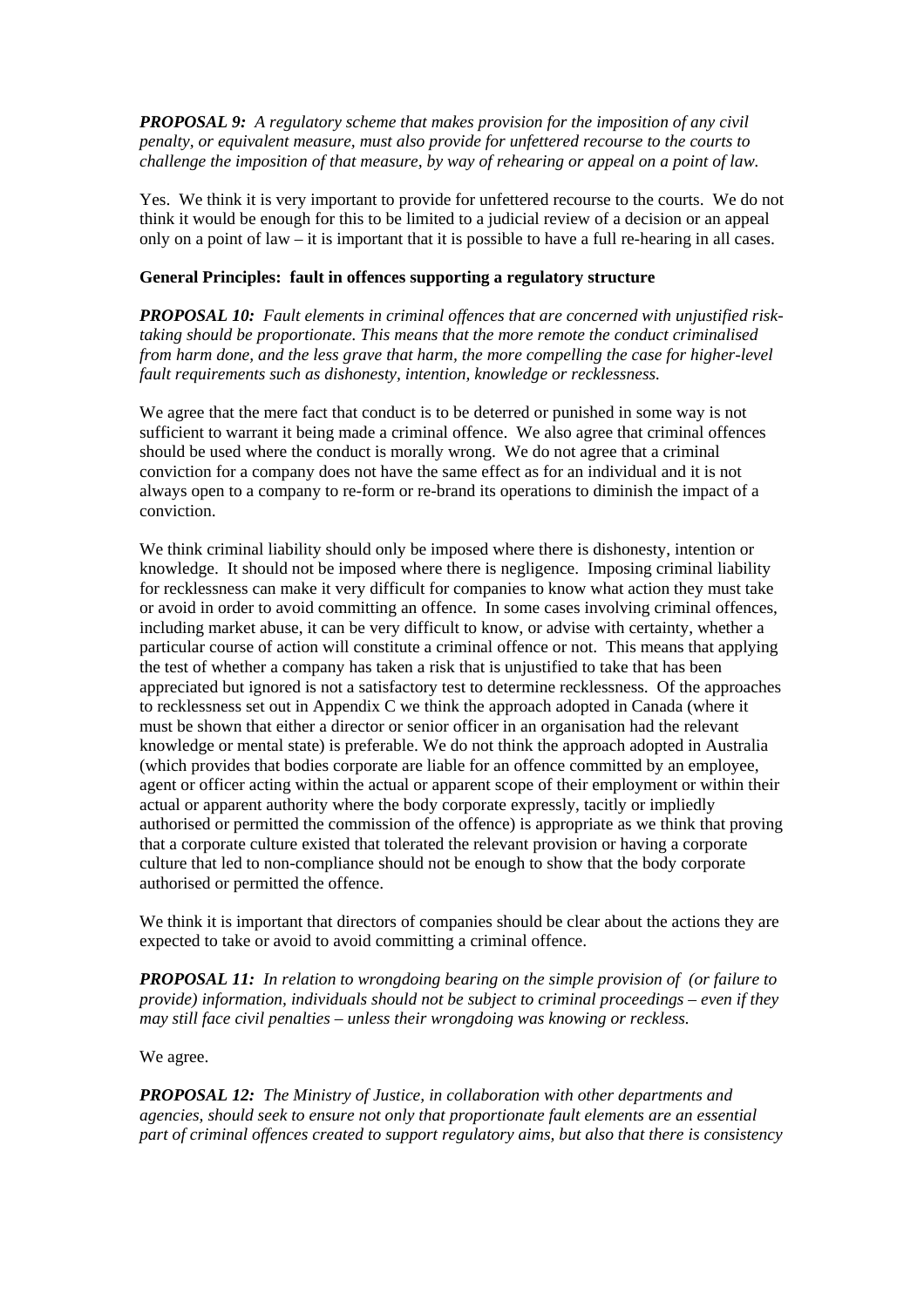*and clarity in the use of such elements when the offence in question is to be used by departments and agencies for a similar purpose.* 

We agree.

# **B. DOCTRINES OF CRIMINAL LIABILITY APPLICABLE TO BUSINESSES**

## **(i) The Doctrine of identification**

*PROPOSAL 13: Legislation should include specific provisions in criminal offences to indicate the basis on which companies may be found liable, but in the absence of such provisions, the courts should treat the question of how corporate criminal liability may be established as a matter of statutory interpretation. The Law Commission encourages the courts not to presume that the identification doctrine applies when interpreting the scope of criminal offences applicable to companies.* 

We feel strongly that legislation should include specific provisions to indicate the basis on which companies may be found liable. It would be helpful if there were a broad consensus on this so that a different approach is not taken from one statute to another. Leaving this to the courts as a matter of statutory interpretation is undesirable as it means companies cannot know in advance what action to take or avoid in order to avoid committing an offence. We agree that there are difficulties with the identification doctrine.

# **(ii) A general defence of due diligence**

*PROPOSAL 14: The courts should be given a power to apply a due diligence defence to any statutory offence that does not require proof that the defendant was at fault in engaging in the wrongful conduct. The burden of proof should be on the defendant to establish the defence.* 

We agree except that we think a due diligence defence should apply in all cases, rather than it being left to the court to decide whether or not it applies. We strongly agree that a general defence to a criminal offence should not counsel perfection. We also agree that the form should be most generous to the defendant. As explained above, in many cases it is hard to be sure whether a particular course of action will involve an offence and this makes it important that a due diligence defence applies as widely as possible. Judicial decisions about whether a due diligence defence applies in a particular case are likely to be very important to companies in determining the action they must take or avoid.

*PROPOSAL 15: If Proposal 14 is accepted, the defence of due diligence should take the form of showing that due diligence was exercised in all the circumstances to avoid the commission of the offence.* 

We strongly agree.

However, the Law Commission says that consultees may prefer this defence to have the same wording and to impose the same standards as the most commonly encountered form of the defence. Accordingly, the Law Commission asks the following questions:

*QUESTION 1: Were it to be introduced, should the due diligence defence take the stricter form already found in some statutes, namely, did the defendant take all reasonable precautions and exercise all due diligence to avoid commission of the offence?* 

No. We think this formulation risks a "counsel of perfection" approach. We do not think a company should incur criminal liability just because it made a negligent slip in taking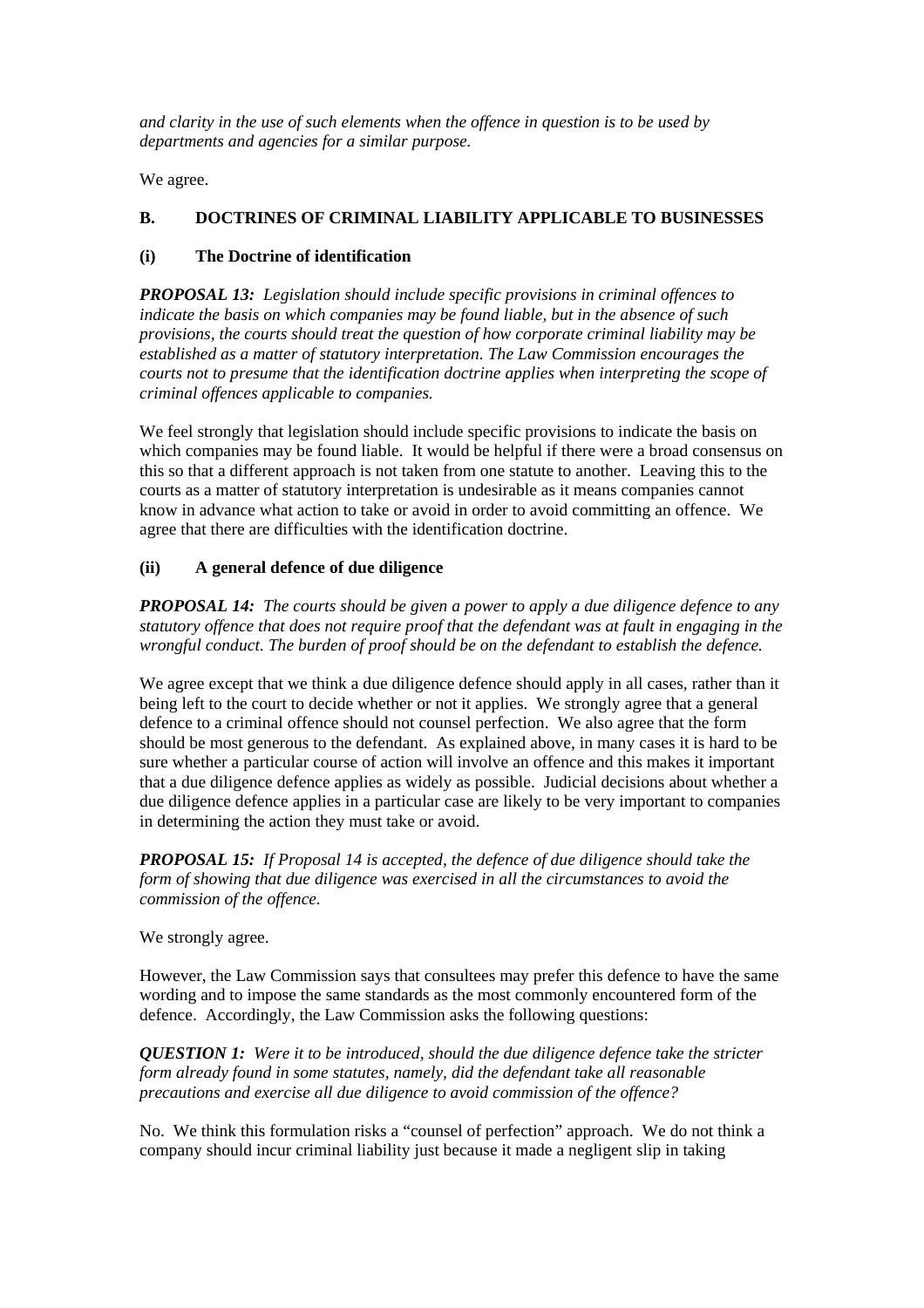precautions or because it can be shown that there was another precaution it could have taken but did not.

## *QUESTION 2: If the power to apply a due diligence defence is introduced, should Parliament prevent or restrict its application to certain statutes, and if so which statutes?*

We believe the due diligence defence should apply in all cases unless Parliament decides it should not. For the reasons set out above, we would expect such cases to be very infrequent.

#### **(iii) The consent and connivance doctrine**

*PROPOSAL 16: When it is appropriate to provide that individual directors (or equivalent officers) can themselves be liable for an offence committed by their company, on the basis that they consented or connived at the company's commission of that offence, the provision in question should not be extended to include instances in which the company's offence is attributable to neglect on the part of an individual director or equivalent person.* 

We agree. One of the difficulties here is what knowledge of the facts, action or inaction by a director amounts to consent or connivance. If it were clear that an individual must know that wrongdoing is taking place or will do so to be shown to be consenting or conniving, that would be very helpful. However, that may not go far enough, as there will be cases when a director will be aware of what is proposed but will not be able to stop the proposed action or failure taking place. It would be helpful to make it clear that consent or connivance is not shown merely because a director participated in a board meeting where a decision is taken. Directors will be concerned to understand whether, to show they did not consent or connive at an offence, it is sufficient for them to show that they voiced their opposition, even if this is not recorded in the minutes (typically minutes only record the decision, which is usually taken on a majority basis, and not anyone who dissented and a director may not be able to insist on how the minutes are recorded). Directors may also wish to understand whether they must resign in order to show they did not consent or connive. A director may feel that it would be better not to do this to try to protect the shareholders' interests. Another grey area is the extent to which directors (particularly non-executive directors) can rely on information provided to them.

## *QUESTION 3: When a company is proved to have committed an offence, might it be appropriate in some circumstances to provide that an individual director (or equivalent officer) can be liable for the separate offence of 'negligently failing to prevent' that offence?*

We feel strongly that a director should not be liable for negligently failing to prevent the commission of an offence by the company. Liability should only be imposed if there is assent to wrongdoing. We do not think mere awareness should be a ground for liability as a single director may not be able to prevent the conduct.

#### **(iv) The delegation doctrine**

*QUESTION 4: Should the doctrine of delegation be abolished, and replaced by an offence of failing to prevent an offence being committed by someone to whom the running of the business had been delegated?* 

We are not entirely clear how the delegation principle applies and how it applies to companies. We do not think criminal liability should be imposed for failing to prevent an offence being committed by someone to whom the running of the business has been delegated. If someone has delegated to a person who appears to be suitable and has appropriate procedures in place to check if the delegation is working appropriately, liability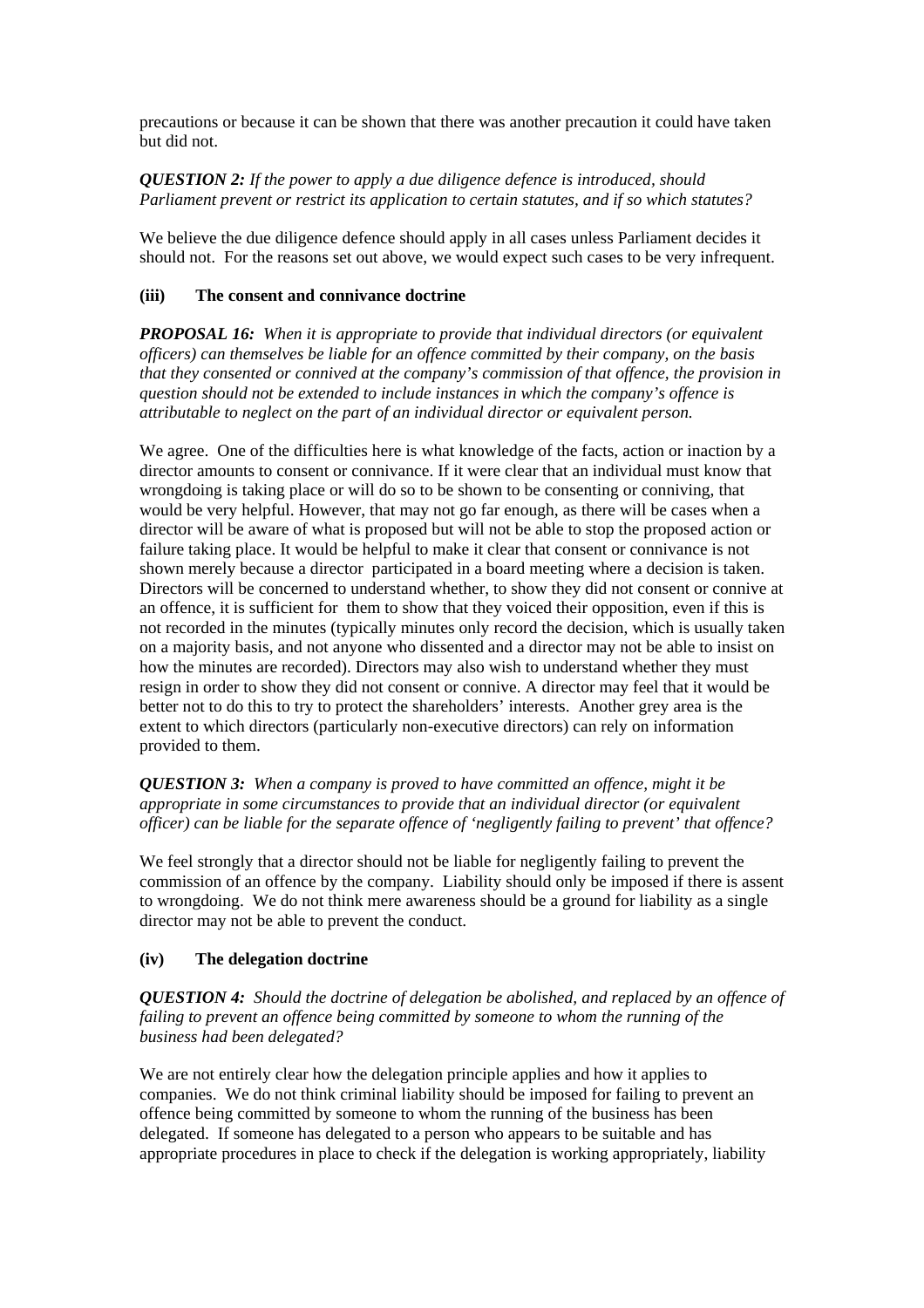should not be imposed merely because the person to whom the delegation was made committed an offence. We do not think the argument that the stigma attaching to such an offence would be less is a good one.